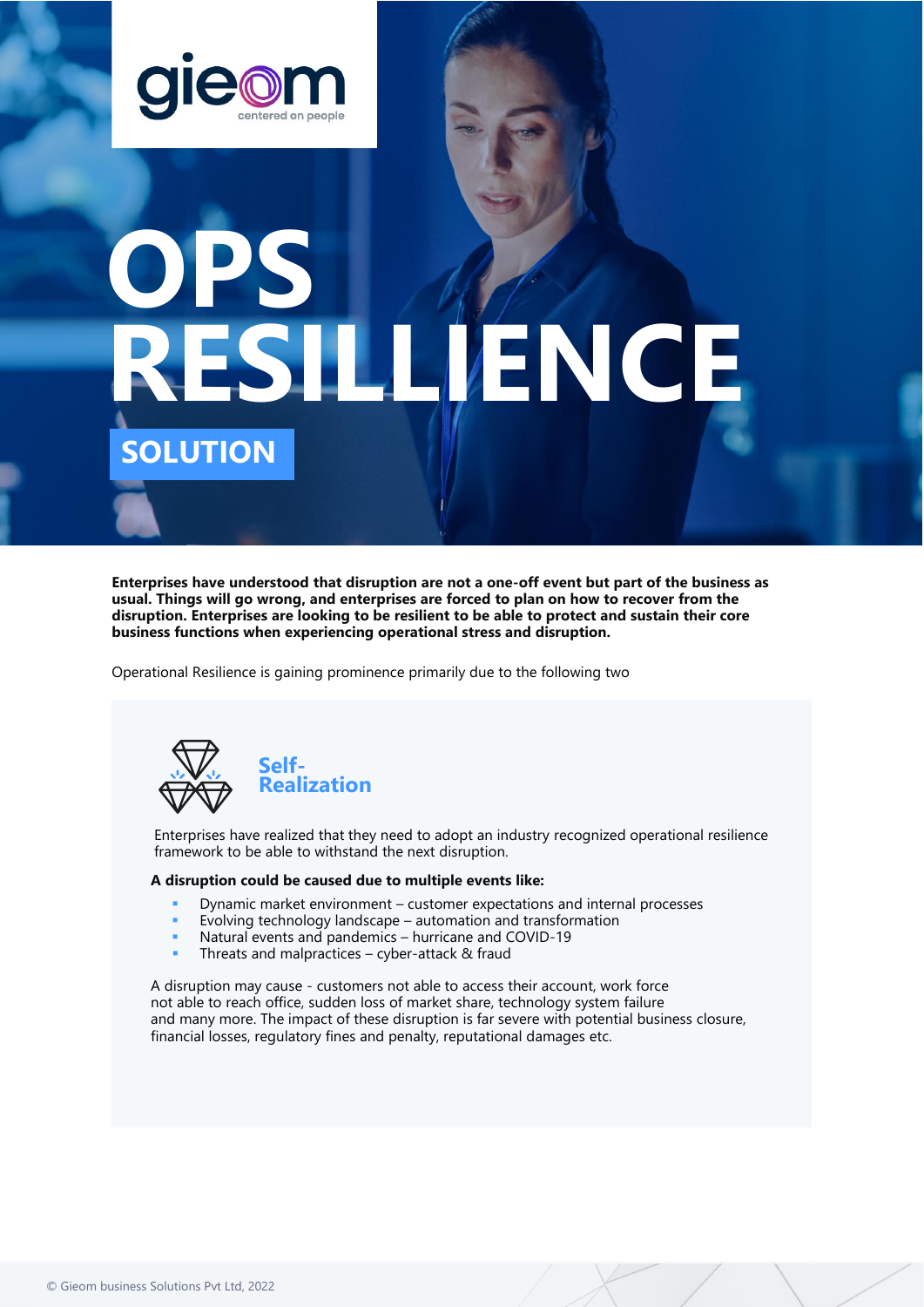

**More and more regulators across the globe are issuing suitable guidelines** to the financial market entities to be operationally resilient, with the objective of making them better able to withstand, adapt to, and recover from severe adverse events.

**The principles for operational resilience** were published by the Basel Committee on Banking Supervision, with the goal of promoting a principle-based approach to improving banks' operational resilience.

Enterprises are looking for **ways and means to manage their important business services in a more resilient way.** With ability to measure, understand and manage their vulnerabilities enterprises look forward to tightening their checks and balances, internal controls & processes and thereby improving their resilience.

### **Gieom's Operational Resilience Platform allows enterprises to implement an end-to-end operational resilience program.**

This web-based platform allows to define, map, measure and monitor the critical business services. The core objective of the solution is to help managers to constantly map dependencies, monitor stressors and constraints, identify and reduce vulnerabilities and thereby enhancing the operational resilience of the enterprise.

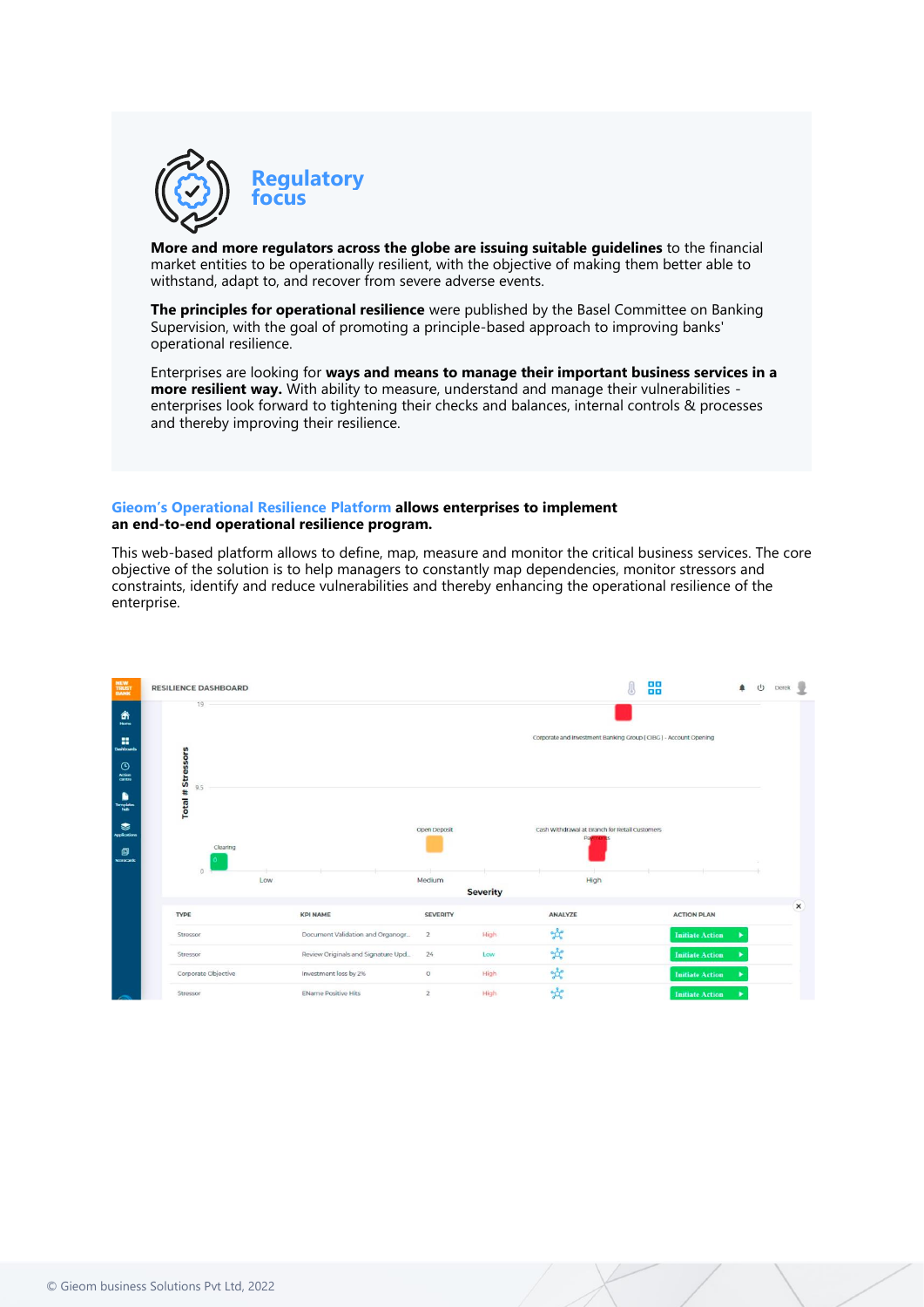# **Our key value propositions**

The solution allows a **seamless way to map all the dependent resources** required to deliver a critical business service, thereby providing a comprehensive analytical tool to measure the severity of the resource impact.



| Process Name*                                 |                                                           |                     | <b>Customer Touch Point</b> | Technology Touch Point Cloud Touch Point |   |
|-----------------------------------------------|-----------------------------------------------------------|---------------------|-----------------------------|------------------------------------------|---|
| L1/L2-Digital Account Opening                 | $\sim$                                                    | <b>View Process</b> | $\overline{2}$              | $\overline{2}$                           | 1 |
| Ename Referrals-Compliance                    |                                                           | <b>View Process</b> | Enter the value             | $\mathbf{1}$                             | 1 |
| L3/High Risk Acc-Compliance Process<br>$\sim$ |                                                           | <b>View Process</b> | Enter the value             | $\mathbf{1}$                             | ı |
|                                               | L3-Digital Account Opening<br>$\mathcal{L}_{\mathcal{F}}$ |                     |                             |                                          |   |
|                                               |                                                           | <b>View Process</b> | $\mathbf{1}$                | $\overline{2}$                           | 2 |